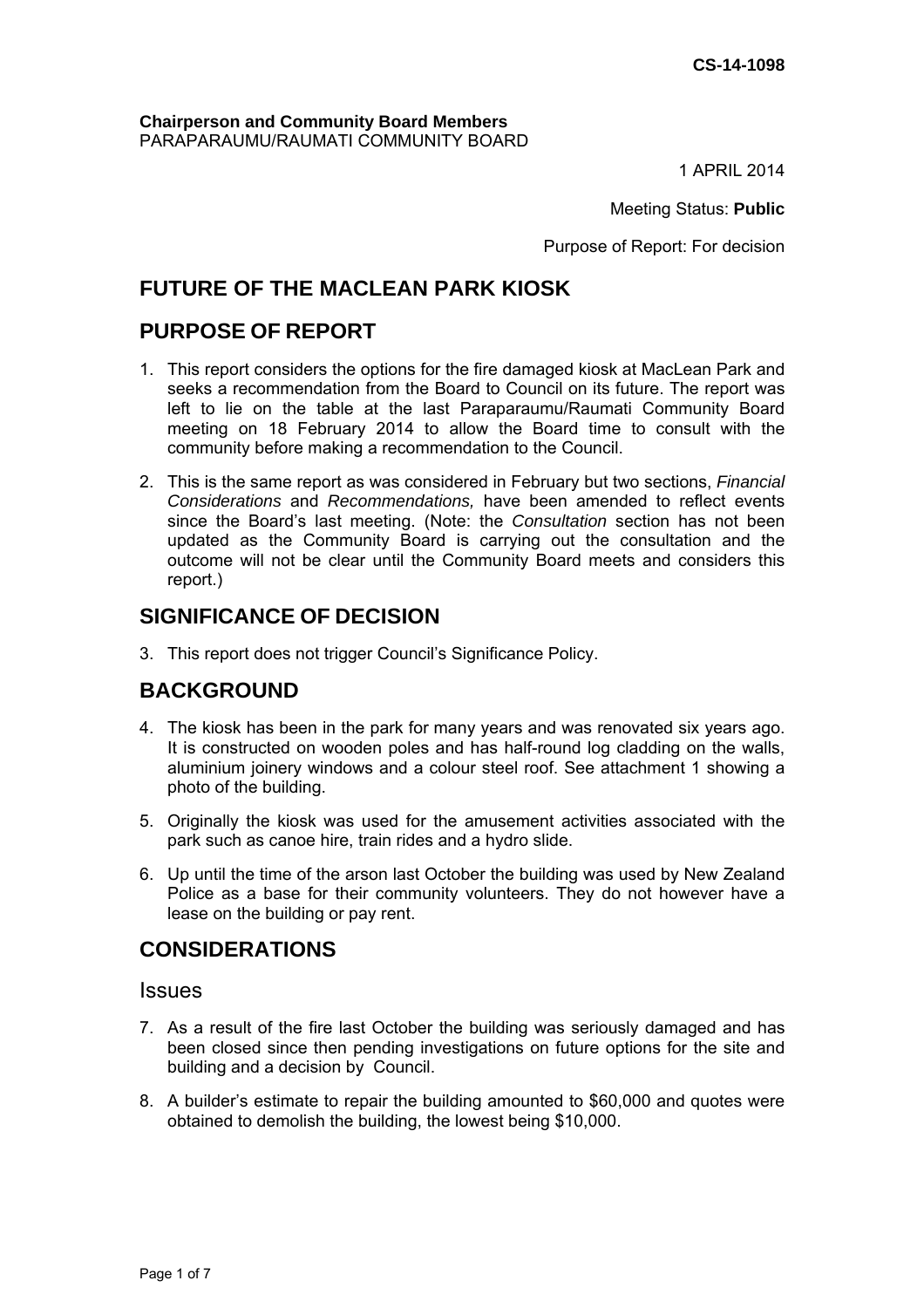- 9. The Council currently has a \$100,000 excess on its building insurance claims therefore the reinstatement or demolition works would need to be funded by Council directly, either through existing budgets or the contingency fund.
- 10. New Zealand Police have been consulted to obtain their view on the future of the building and discuss their community policing policies for this area of the district. While they would continue to use the building for their community volunteers if it was available, having the facility is not critical for their community policing activities as most administrative functions carried out by uniformed police are done using mobile technology in patrol cars. They do not have the funding to carry out the repairs to the building.
- 11. Kāpiti Island tourist operators have shown an interest in the building as a short term solution to promote Kāpiti Island and their service but at this time do not have the necessary funds for repair work.
- 12. A working group has met over the last two years to promote the tourism potential of Kapiti Island and investigate the establishment of a Kāpiti Island Gateway Centre. This group consists of Kāpiti Island tourist operators, elected representatives, Kāpiti Boating Club officials, Iwi representatives, I-site management, Department of Conservation and Council staff. A report on this matter will produced for consideration by Council in March.
- 13. The Kāpiti Boating Club has plans to redevelop their clubrooms to include a café, information centre and disembarkation point for visitors to the island. Currently they have a resource consent application with Council for this development.
- 14. From an open space and amenity perspective the removal of the damaged building is preferred. This would remove a building that is not particularly aesthetically pleasing and would create an opportunity for redevelopment in this popular destination park.
- 15. In the past, plans were produced showing options for the site if the kiosk was removed. Current thinking, given the damage to the building is similar to the earlier concept plans but retains the northern section of the pond (see attachment 2 with different options: pond only, pond with fountain, grass dell or sand play equipment). MacLean Park is a very popular park for locals and visitors to the district. Having the ability to create more sheltered, useable, green open space in the park would be advantageous as in busy periods it is in short supply particularly during summer festivals and concerts. Filling the pond would create an opportunity to install seating or play equipment such as sand play, which would complement existing equipment adding another dimension to the current play experience. This would also create an additional attraction in the park and has been very popular at Marine Gardens.
- 16. Feeding the ducks is a popular activity with children and carers and it is not proposed to remove the pond completely. However, this option would make the management of the area easier given issues with water quality in the pond and the current maintenance required.

### Financial Considerations

17. In this year's budget (2013/14) there is an allocation of \$79,258 to re-line the bottom and sides of the pond as it is in poor condition. A contract has been awarded for \$8,000 to seal the bottom of the pond from the northern end to the Kiosk. The edges of the pond are in poor condition and will require the balance of the budget in the current financial year to make repairs.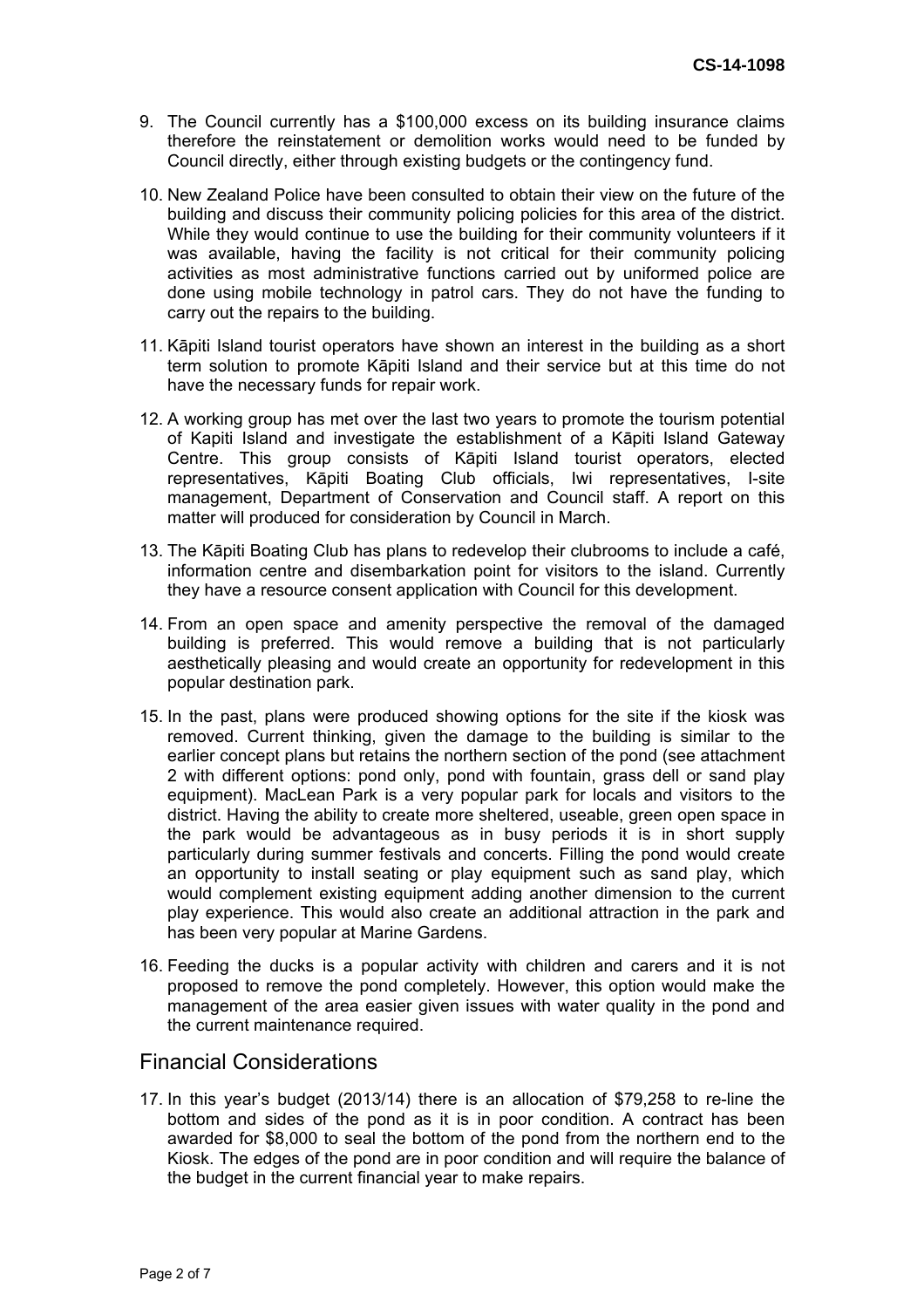- 18. A builder's estimate to repair the building amounted to \$60,000. The estimate is **only** to return the Kiosk to its condition before the damage caused by the fire. The estimate does not include any provision to upgrade the building, eg wall linings, or any capacity to meet additional requirements, if any, of the Building Code. If it is agreed the Kiosk should be upgraded or altered or that the building is to be used for an extended range of uses or activities then building and/or resource consents may be required. The estimate of \$60,000 does not include any of these potential costs.
- 19. Included in attachment 2 to this report are possible options for the site. Estimates for these are;
	- a) to demolish the kiosk the lowest quote received was \$10,000
	- b) retaining the pond with or without a fountain, can be achieved using the existing water aeration pump and maintenance budgets
	- c) a grass dell with seating can be accommodated within the pond relining capital budget with seating funded through existing maintenance budget. The estimated cost of this option is \$30,000
	- d) to fill the area and install sand/water play equipment is estimated to cost \$100,000. This could be funded using the MacLean Park play ground capital budget of \$109,000 in the 14/15 financial year.
- 20. It has been suggested community fundraising and contributions, eg materials, could be used to assist with the cost of returning the Kiosk to a usable condition. Given the unsafe condition of the building and the urgency of the work if it is to be repaired, it is recommended the Council should fund repairs to bring the building back to the condition it was in before the fire.
- 21. If there is a desire to upgrade the building and for the community to use it for a wider range of activities this proposal could be developed over a longer period of time. Improving the Kiosk to enable its use for other purposes might be the most appropriate use of any community fundraising and contribution.

#### Legal considerations

22. There are no legal issues that need to be addressed in considering this report.

#### **Delegation**

23. The committee may make a recommendation under the following delegation in Part D, clause 10.4 of the Governance Structure (7 November 2013 version):

*"Authority to listen, articulate, advise, advocate and make recommendations to Council on any matter of interest or concern to the local community".* 

### **Consultation**

24. No community consultation has occurred on the future of the Kiosk as the current building is a safety risk and a decision needs to be made on its future as soon as possible. New Zealand Police have been consulted to obtain their thoughts on the future of the building and their community policing plans for this area.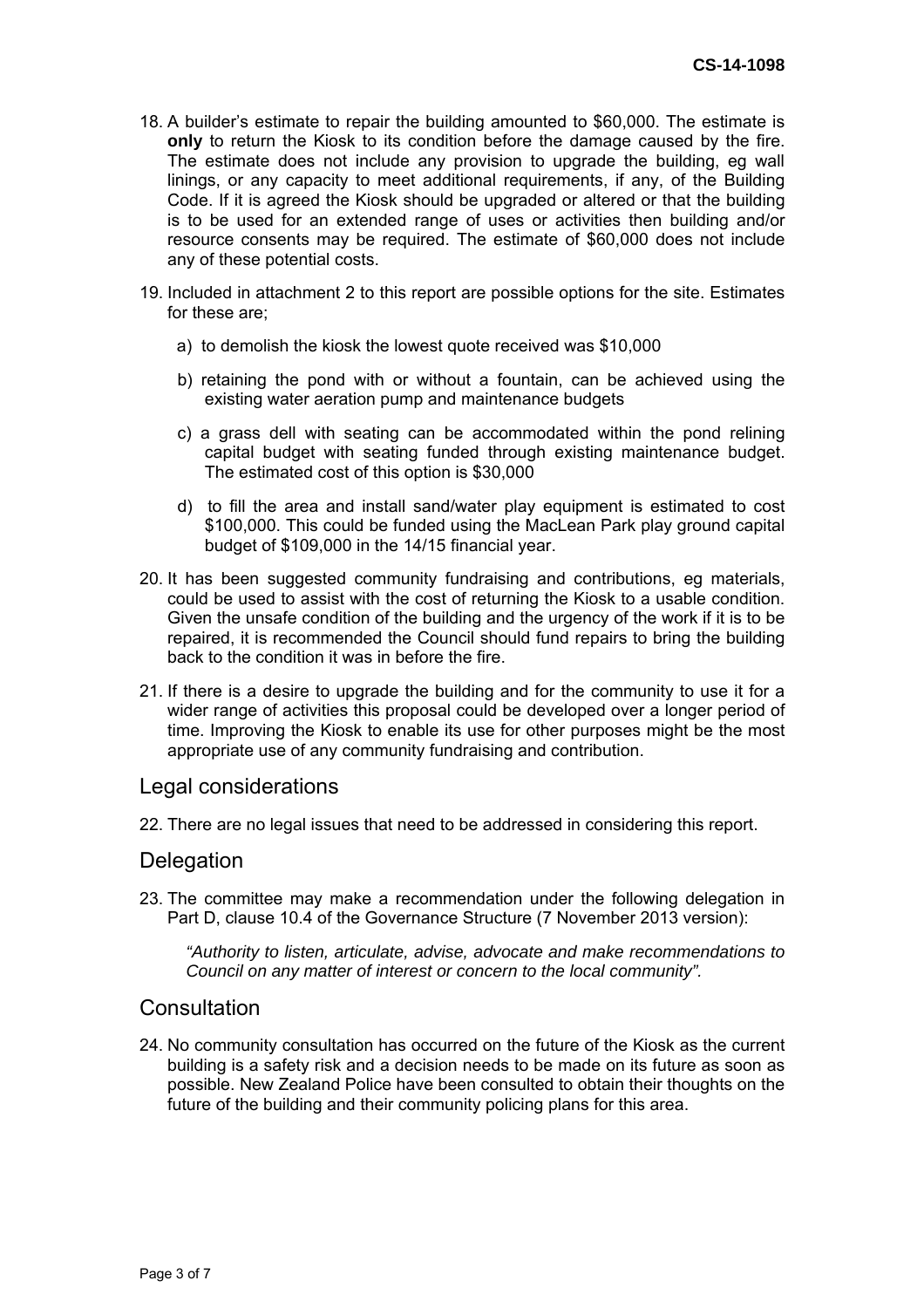## Policy Implications

25. There are no current Council policies that will be affected by the outcome of this report. However it should be noted that staff are undertaking a strategic review of the provision and location of visitor information centres in the district including the Kāpiti Island gateway proposal and will be reporting back to Council on this matter in May.

## Tāngata Whenua Considerations

26. There are no Iwi or Treaty of Waitangi issues associated with this report.

#### Publicity Considerations

27. Once a decision is made and approved by Council on the future of this building this should be communicated to the community via a media release.

### Other Considerations

28. Given the many years of community service by volunteers who have staffed the kiosk for the Police any decision should be communicated to Police management as early as possible so that it can be passed onto current volunteers.

## **RECOMMENDATIONS**

29. That Paraparaumu Raumati Community Board recommends to Council that

either

- a. the fire damaged Kiosk at MacLean Park be demolished using existing budgets and that the pond area currently occupied by the Kiosk should be filled so that it can be developed as open space, a seating area and additional sand play equipment be installed funded from existing budgets in 2014/15.
- or
	- b. the fire damaged Kiosk at Maclean Park should be retained and repaired to its condition before the fire as soon as practical in the current financial year and that this work should be funded by the Council from unspent capital budgets in the Parks and Open Space activity.

Report prepared by: **Approved for submission by:**  $\blacksquare$ 

Lex Bartlett **Tamsin Evans** 

**Leisure & Open Space Asset Manager Group Manager Community Services**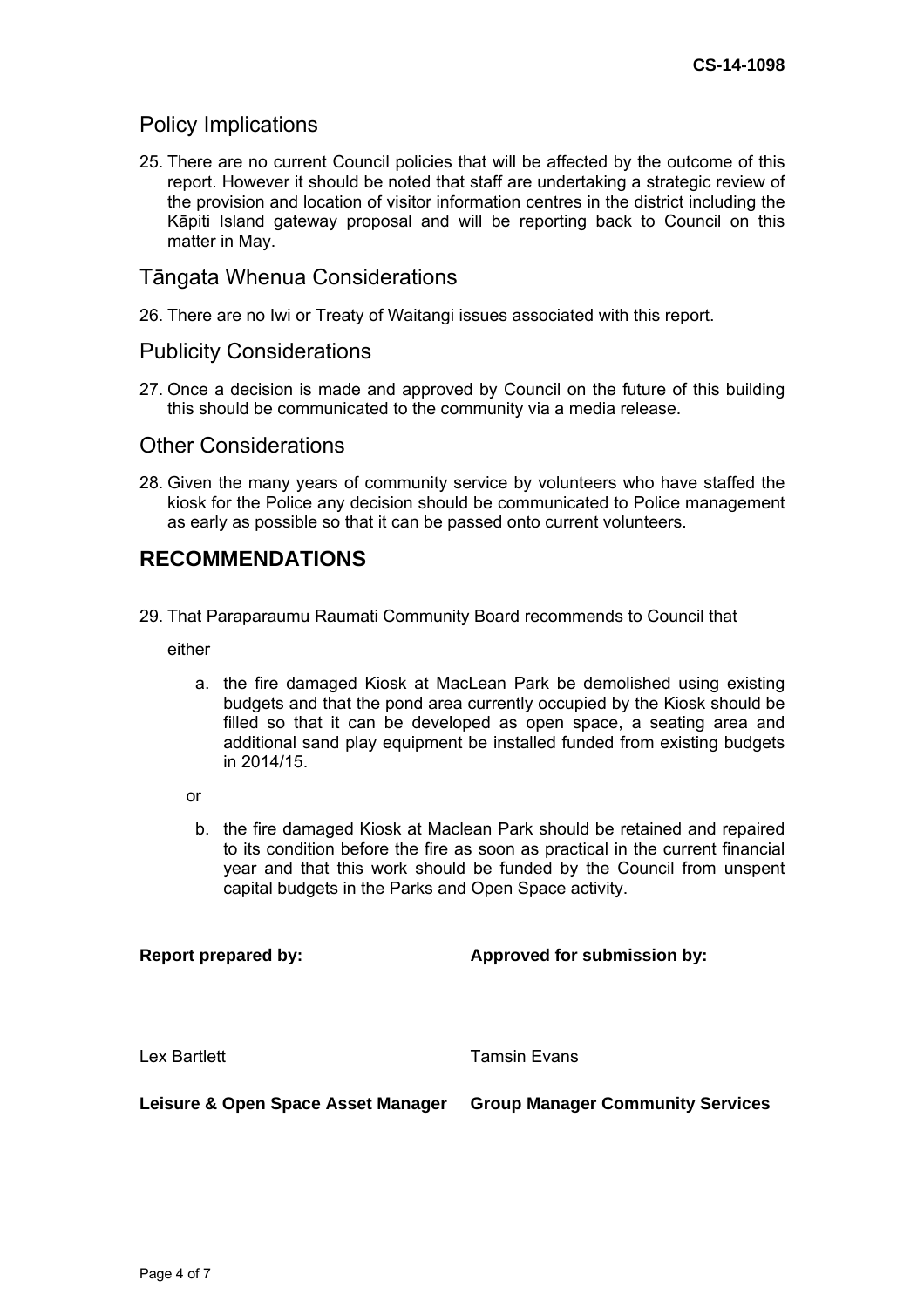# **ATTACHMENTS:**

Attachment 1 Existing kiosk building Attachment 2 Development concepts

- Pond only
- Fountain
- Grass dell
- Sand play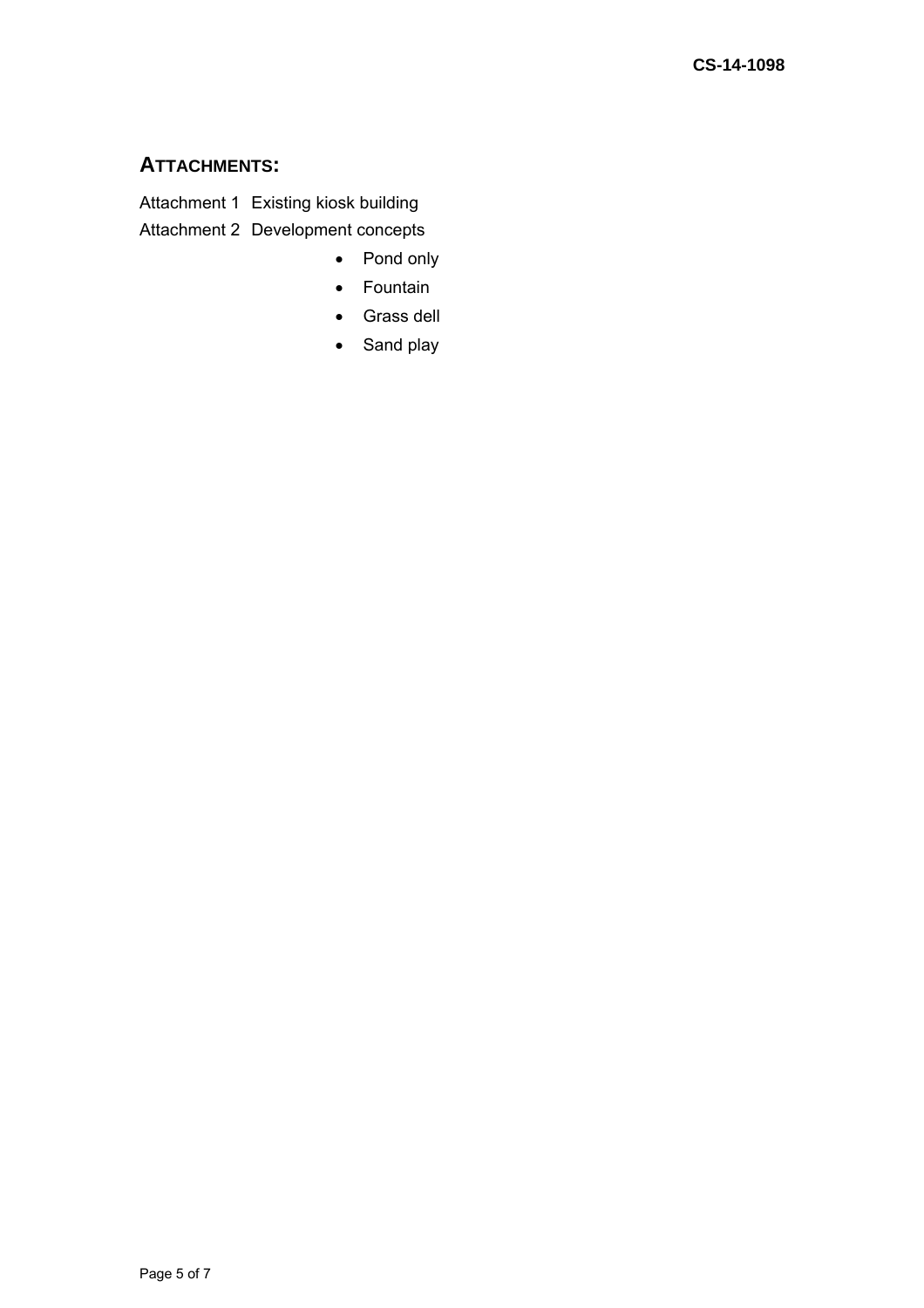# Attachment 1 – Existing kiosk building



Attachment 2 – Development concepts Pond only



Fountain